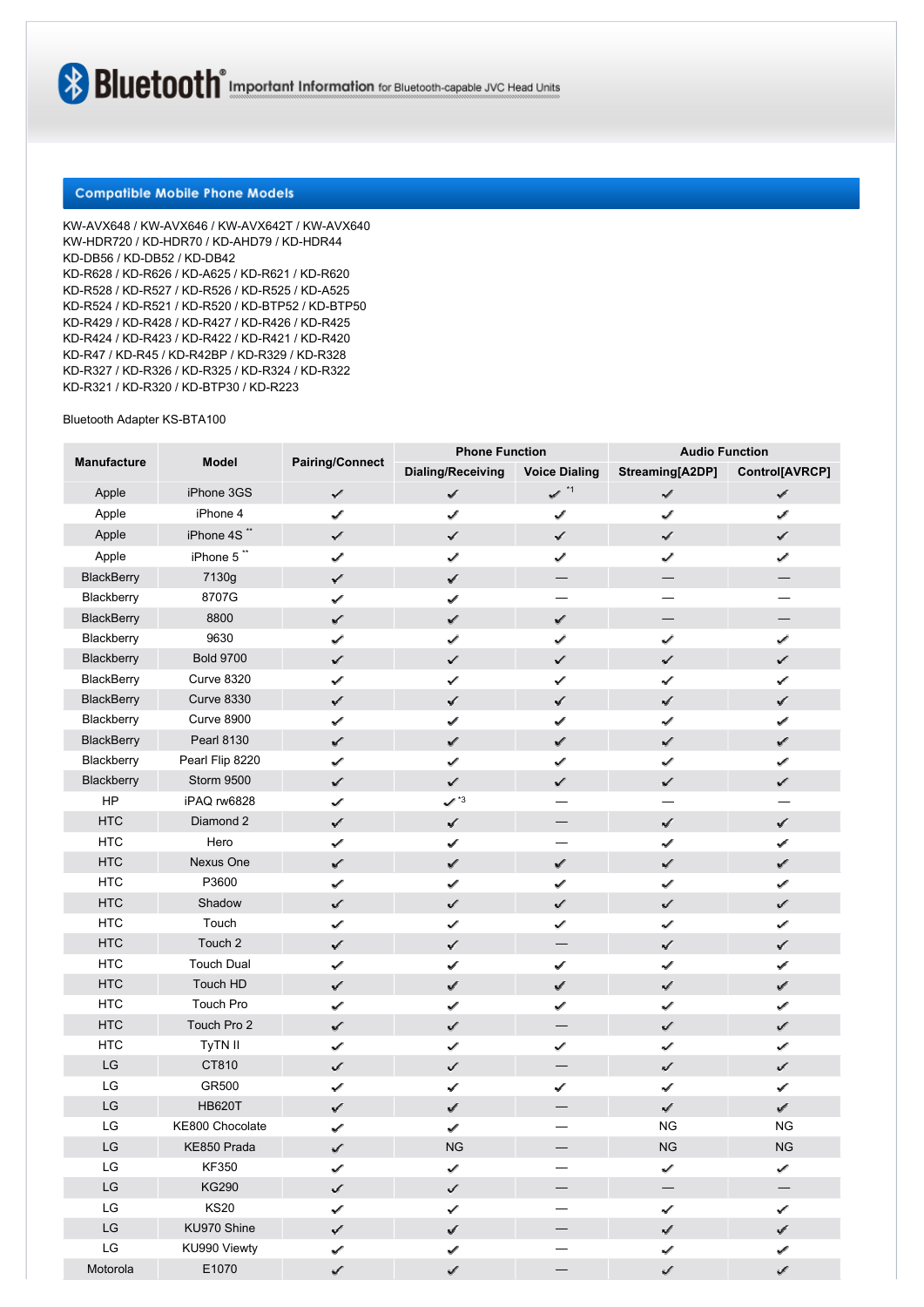| Motorola | KRZR K3            | $\checkmark$  | v                           | √                            | ✔                           | حميه                        |
|----------|--------------------|---------------|-----------------------------|------------------------------|-----------------------------|-----------------------------|
| Motorola | MOTO W7            | ✓             | $\omega^{\mathcal{E}}$      |                              | V                           | a.                          |
| Motorola | MOTO ZN300         | ✓             | ✓                           | ✓                            | <b>NG</b>                   | <b>NG</b>                   |
| Motorola | Q9h                | $\checkmark$  | $\checkmark$                | $\checkmark$                 | $\checkmark$                | ✓                           |
| Motorola | RAZR maxx V6       | ✓             | ✓                           | ✓                            | $\checkmark$                | ✓                           |
| Motorola | RAZR maxx V1100    | ✓             | حميد                        | فتحمينه                      | $\mathcal{L}^{\mathcal{E}}$ | √                           |
| Motorola | RAZR V3            | ✓             | $\omega^\sigma$             | $\mathcal{I}$                |                             |                             |
| Motorola | RAZR V3X           | ✓             | $\omega^{\prime}$           | $\omega^{\mu}$               | ✓                           | فسمعها                      |
| Motorola | RAZR2 V8           | سمي           | $\mathcal{J}$               | ¥                            | $\mathcal{L}$               | ✓                           |
| Motorola | RAZR2 V9           | √             | $\checkmark$                | $\checkmark$                 | $\checkmark$                | ✓                           |
| Motorola | RIZR Z8            | ✓             | <b>NG</b>                   |                              |                             |                             |
| Motorola | ROKR E2            | ✓             | $\omega^{\mathcal{S}}$      | $\sim$ $^{\star}$            |                             |                             |
| Motorola | ROKR EM30          | سما           | <b>NG</b>                   |                              |                             |                             |
| Motorola | ROKR <sub>Z6</sub> | $\checkmark$  | NG                          |                              |                             |                             |
| Motorola | SLVR L72           | ✓             | $\checkmark$                | ✓                            | $\checkmark$                | ✔                           |
| Motorola | W510               | ✓             | $\omega^{\mathcal{E}}$      | $\mathcal{I}$                | $\mathcal{L}$               | af.                         |
| Motorola | ZINE ZN5           | ✔             | <b>NG</b>                   |                              |                             |                             |
| Motorola | <b>MILESTONE</b>   | سميو          | $\omega^{\prime}$           | $\mathcal{L}^{\mathcal{C}}$  | سمية                        | سممه                        |
| Nokia    | 2600 classic       | ✓             | $\mathcal{S}$               |                              |                             |                             |
| Nokia    | 2630               | ✓             | $\checkmark$                |                              |                             |                             |
| Nokia    | 2660               | ✓             | ✓                           |                              |                             |                             |
| Nokia    | 3109 classic       | ✓             | $\omega^F$                  | Í                            | $\mathcal{J}^\ell$          | √                           |
| Nokia    | 3110 classic       |               |                             | $\checkmark$ $^{\star\star}$ |                             |                             |
|          |                    | √             | $\omega^{(i)}$              |                              | ✓                           | ✔                           |
| Nokia    | 3500 classic       | ✓             | $\omega^{\rho^*}$           | $\sim$ $^{\star}$            | $\mathcal{L}^{\mathcal{C}}$ | $\omega^{\prime}$           |
| Nokia    | 5130 XpressMusic   | ✓             | ✓                           | ✓                            | ✓                           | ✓                           |
| Nokia    | 5300 XpressMusic   | ✓             | $\checkmark$                | ✓                            | ✓                           | ✓                           |
| Nokia    | 5310 XpressMusic   | ✓             | $\mathcal{J}$               | سمي                          | ✔                           | ✔                           |
| Nokia    | 5320 XpressMusic   | ✓             | $\omega^{\mathcal{P}}$      | $\omega^{\mathcal{P}}$       | $\mathcal{C}^{\mathcal{E}}$ | $\mathcal{S}^{\mathcal{S}}$ |
| Nokia    | 5530 XpressMusic   | ✓             | $\mathcal{S}$               | فمحما                        | $\mathcal{S}^{\prime}$      | فهما                        |
| Nokia    | 5610 XpressMusic   | ✔             | $\mathbf{e}^{\mathcal{E}}$  | $\mathcal{L}^{\mathcal{E}}$  | ✓                           | $\epsilon^{\prime}$         |
| Nokia    | 5630 XpressMusic   | ✓             | ✔                           | ✓                            | ✓                           | ✓                           |
| Nokia    | 5700 XpressMusic   | ✓             | <b>NG</b>                   | سممه                         | سمي                         | ✓                           |
| Nokia    | 5800 XpressMusic   | $\checkmark$  | ✔                           | ✓                            | ممه                         | سمي                         |
| Nokia    | 6085               | ✓             | $\mathcal{J}$               | حمي                          | $\mathcal{I}$               | √                           |
| Nokia    | 6110 Navigator     | ✓             | حميد                        | سحمية                        | √                           | حميه                        |
| Nokia    | 6120 classic       | V             | $\omega^{\prime}$           | $\mathcal{L}^{\mathcal{E}}$  | $\checkmark$                | لنمية                       |
| Nokia    | 6131               | سمي           | $\omega^{\mathcal{P}}$      | $\omega^{\mu}$               |                             |                             |
| Nokia    | 6151               | ✓             | $\checkmark$                | ✓                            |                             |                             |
| Nokia    | 6260               | $\checkmark$  | $_{\rm NG}$                 | <b>NG</b>                    |                             |                             |
| Nokia    | 6267               | $\checkmark$  | $\checkmark$                | $\mathcal{J}$                | $\mathcal{S}$               | $\mathcal{J}$               |
| Nokia    | 6290               | ✓             | $\mathscr{I}$               | $\mathcal{I}$                |                             |                             |
| Nokia    | 6300               | سميا          | $\omega^{\mathcal{E}}$      | $\omega^{\mu^{\mu}}$         | ✓                           | S.                          |
| Nokia    | 6303 classic       | ✓             | $\mathbf{v}^{\mathcal{E}}$  | v                            | ✓                           | ✓                           |
| Nokia    | 6500 classic       | $\mathcal{L}$ | $\mathcal{L}$               | $\checkmark$                 | $\checkmark$                | $\checkmark$                |
| Nokia    | 6680               | $\mathcal{J}$ | $_{\rm NG}$                 | <b>NG</b>                    |                             |                             |
| Nokia    | 6700 classic       | ✓             | $\checkmark$                | ✔                            | $\mathcal{J}$               | $\mathcal{J}$               |
| Nokia    | 7210 Supernova     | ✓             | $\mathcal{S}$               | سمحته                        | فنحميه                      | حميه                        |
| Nokia    | 7373               | ✓             | $\omega^{\mu^{\prime}}$     | $\omega^{(l)}$               | Ê.                          | $\mathcal{S}^{\mathcal{S}}$ |
| Nokia    | 7390               | ✓             | $\omega^{\mu}$              | $\mathcal{S}$                | ✔                           | √                           |
| Nokia    | 7900 Prism         | $\checkmark$  | $\checkmark$                | $\checkmark$                 | $\mathcal{S}^{\prime}$      | $\checkmark$                |
| Nokia    | 8600 Luna          | ✓             | التحمية                     | سمعية                        | $\mathcal{I}$               | فنحمها                      |
| Nokia    | 8800               | ✓             | $\checkmark$                | ✓                            | $\mathcal{I}$               | $\mathcal{S}$               |
| Nokia    | E51                | ✔             | $\mathcal{I}$               | سمي                          | ✔                           | ✔                           |
| Nokia    | E52                | ✓             | $\varphi^{\sigma}$          | $\mathcal{I}$                | $\mathcal{L}$               | $\omega^{\mathcal{E}}$      |
| Nokia    | E61i               | ✓             | $\omega^{\prime}$           | √                            |                             |                             |
| Nokia    | E63                | $\mathcal{L}$ | $\mathcal{L}^{\mathcal{C}}$ | $\omega^{\mu}$               | $\checkmark$                | $\mathcal{L}^{\mathcal{C}}$ |
| Nokia    | E65                | ✓             | $\checkmark$                | V                            |                             |                             |
| Nokia    | E66                | ✓             | $\omega^{\mu}$              | $\omega^{\mu}$               | $\mathcal{L}$               | التمي                       |
| Nokia    | E71                | ✓             | $\mathcal{I}$               | ✓                            | $\mathcal{S}$               | ✔                           |
| Nokia    | E90                | ✓             | $\varphi^{\sigma}$          | $\mathcal{S}$                | $\mathcal{L}$               | $\mathcal{I}$               |
| Nokia    | N70                | ✓             | $\mathcal{S}$               | $\mathcal{S}$                |                             |                             |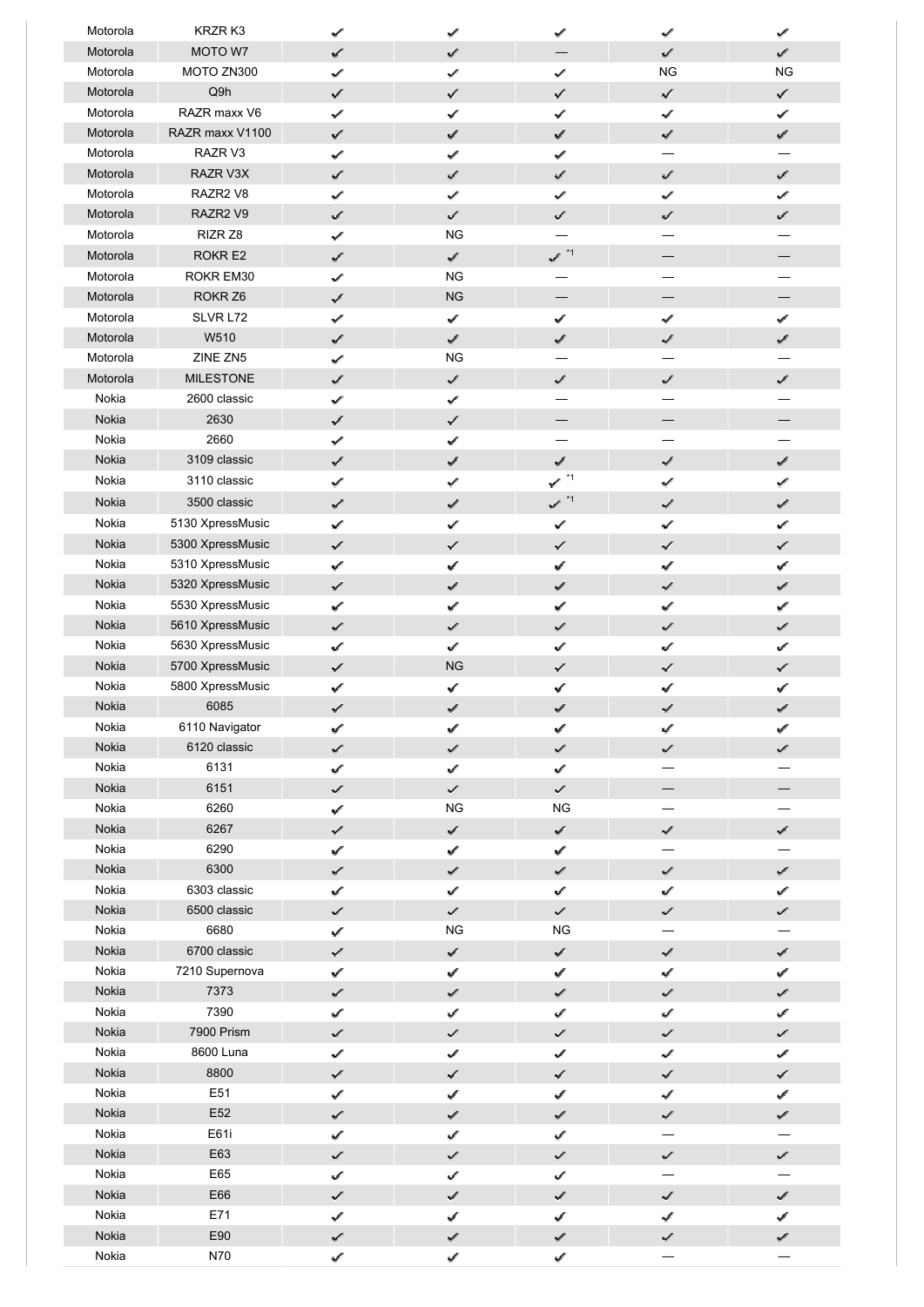| Nokia          | N72                     | ✓                      | as <sup>e</sup>                      | al.                      | $\overline{\phantom{0}}$      |                                    |
|----------------|-------------------------|------------------------|--------------------------------------|--------------------------|-------------------------------|------------------------------------|
| Nokia          | N78                     | ✓                      | a <sup>p</sup>                       | حميد                     | ✓                             | حمية                               |
| Nokia          | N80                     | سمما                   | $\mathcal{L}$                        | سمها                     |                               |                                    |
| Nokia          | N82                     | $\checkmark$           | ✓                                    | ✓                        | ✓                             | ✓                                  |
| Nokia          | N86                     | $\checkmark$           | $\checkmark$                         | ✓                        | $\checkmark$                  | $\checkmark$                       |
| Nokia          | N93                     | ✔                      | حميه                                 | حميه                     |                               |                                    |
| Nokia          | <b>N95</b>              | ✓                      | $\mathscr{I}$                        | $\varphi^{\mathcal{F}}$  | $\mathcal{L}$                 | $\omega^{\mathcal{E}}$             |
| Nokia          | <b>N97</b>              | ممه                    | سموه                                 | $\mathcal{I}$            | ✓                             | حمرو                               |
| Nokia          | Lumia 520 <sup>**</sup> | ✓                      | $\checkmark$                         | ✓                        | $\checkmark$                  | $\checkmark$                       |
| O <sub>2</sub> | <b>XDA Stealth</b>      | ✓                      | $\checkmark$ $^{\star_4}$            | حمد                      |                               |                                    |
| Palm           | Centro                  | ✓                      | ✓                                    |                          | $\qquad \qquad$               |                                    |
| Palm           | <b>Treo 750</b>         | ✓                      | سمي                                  | سمما                     | $\mathcal{L}$                 | حميه                               |
| Palm           | Treo Pro                | ✓                      | $\mathcal{S}^{\mathcal{S}^{\prime}}$ |                          | $\mathcal{L}^{\mathcal{C}}$   | $\varphi^{\beta'}$                 |
| Palm           | Pre                     | ✓                      | حمد                                  |                          | ✔                             | a C                                |
| Panasonic      | VS6                     | ✓                      | $\mathbf{v}^{\mathcal{E}}$           |                          |                               |                                    |
| Sagem          | my501X                  | √                      | ✓                                    |                          |                               |                                    |
| Sagem          | my700X                  | $\checkmark$           | $\checkmark$                         |                          | $\checkmark$                  | $\checkmark$                       |
| Samsung        | C3050C                  | $\mathcal{S}$          | سمي                                  |                          | $\checkmark$                  | $\checkmark$                       |
| Samsung        | C5212                   | ✓                      | $\mathscr{A}$                        |                          | $\mathcal{L}^{\mathcal{C}}$   | $\omega^{\prime}$                  |
| Samsung        | <b>i8510 INNOV8</b>     | ✓                      | al.                                  |                          | حميا                          | <b>NG</b>                          |
| Samsung        | L708                    | ✓                      | st.                                  |                          | ✓                             | ✓                                  |
| Samsung        | M8800                   | سمها                   | ✓                                    |                          | ✓                             | ✓                                  |
| Samsung        | S5230                   | $\checkmark$           | $\checkmark$                         |                          | $\checkmark$                  | $\checkmark$                       |
| Samsung        | S8300                   | $\mathbf{v}^{\prime}$  | $\mathbf{v}^*$                       |                          | $\mathcal{L}^{\mathcal{O}}$   | فنحمط                              |
| Samsung        | <b>SGH-A767</b>         |                        | $\checkmark$                         |                          | $\checkmark$                  | $\checkmark$                       |
| Samsung        | <b>SGH-A867</b>         | ℐ<br>$\checkmark$      | ✓                                    |                          | ✓                             | $\checkmark$                       |
| Samsung        | <b>SGH-A877</b>         |                        | $\mathcal{J}$                        |                          |                               | $\mathcal{J}$                      |
| Samsung        | SGH-D600                | ✓                      |                                      |                          | $\mathcal{J}$<br>$\checkmark$ |                                    |
| Samsung        | SGH-D900                | ✓                      | حميه<br>$\omega^{\rho^*}$            |                          | V.                            | $\mathcal{I}$<br>$\omega^{\prime}$ |
| Samsung        | SGH-D900i               | ✓                      |                                      |                          |                               |                                    |
| Samsung        | <b>SGH-E250</b>         | ✓<br>✓                 | al.<br>✓                             |                          | ✓<br>✓                        | S<br>✓                             |
| Samsung        | <b>SGH-E740</b>         | ✓                      | ✓                                    |                          | ✓                             | ✓                                  |
| Samsung        | <b>SGH-E840</b>         |                        | $\checkmark$                         |                          | $\mathcal{J}$                 |                                    |
| Samsung        | <b>SGH-E950</b>         | $\checkmark$<br>✓      | حميه                                 |                          | v                             | $\checkmark$<br>حميه               |
| Samsung        | <b>SGH-F210</b>         | ✓                      |                                      |                          | $\mathcal{I}$                 |                                    |
| Samsung        | <b>SGH-F330</b>         | ✔                      | v<br>سحوره                           |                          | ✓                             | $\omega^{\mu}$<br>✓                |
| Samsung        | <b>SGH-F480</b>         | سميا                   | $\mathcal{L}$                        |                          | $\checkmark$                  | $\mathcal{L}$                      |
| Samsung        | <b>SGH-F490</b>         | $\mathcal{L}$          | ✓                                    |                          | ✓                             | ✓                                  |
| Samsung        | <b>SGH-G800</b>         | $\checkmark$           | $\checkmark$                         |                          | $\mathcal{J}$                 | $\mathcal{J}$                      |
| Samsung        | <b>SGH-i450</b>         | $\checkmark$           | $\checkmark$                         |                          | $\mathcal{S}$                 | $\mathcal{I}$                      |
| Samsung        | <b>SGH-i620</b>         | ✓                      | $\sim$ $^{*2}$                       |                          | ✓                             | $\mathcal{L}^{\mathcal{C}}$        |
| Samsung        | <b>SGH-i637</b>         |                        | $\checkmark$                         | $\overline{\phantom{0}}$ |                               |                                    |
|                |                         | ✓                      |                                      | —                        | $\checkmark$                  | $\checkmark$                       |
| Samsung        | <b>SGH-i780</b>         | $\checkmark$           | $\sim$ $*3$                          |                          | $\mathcal{L}$                 | $\omega^{\prime}$                  |
| Samsung        | <b>SGH-J600</b>         | $\checkmark$           | ✓                                    |                          |                               |                                    |
| Samsung        | <b>SGH-M310</b>         | $\checkmark$           | $\checkmark$                         | $\qquad \qquad -$        | $\qquad \qquad -$             |                                    |
| Samsung        | <b>SGH-M610</b>         | ✔                      | $\mathcal{I}$                        | سمي                      | $\mathcal{J}$                 | $\mathcal{J}$                      |
| Samsung        | SGH-S400i               | ✓                      | $\sim$ $^{*2}$                       |                          |                               |                                    |
| Samsung        | <b>SGH-U100</b>         | ✓                      | $\swarrow$ $^{\star 2}$              |                          | $\mathcal{J}$                 | $\mathcal{I}$                      |
| Samsung        | <b>SGH-U600</b>         | سميو                   | $\mathcal{S}^{\mathcal{S}}$          |                          | $\checkmark$                  | $\checkmark$                       |
| Samsung        | <b>SGH-U700</b>         | $\mathcal{L}$          | $\checkmark$                         | ✓                        | ✓                             | ✓                                  |
| Samsung        | <b>SGH-U900</b>         | $\checkmark$           | $\checkmark$                         | ✓                        | $\mathcal{J}$                 | $\checkmark$                       |
| Samsung        | <b>SGH-X830</b>         | $\checkmark$           | $\swarrow$ $^{\star 2}$              |                          | <b>NG</b>                     | <b>NG</b>                          |
| Samsung        | <b>SGH-Z240</b>         | ✓                      | $\checkmark$                         | —<br>—                   | $\overline{\phantom{0}}$      |                                    |
| Samsung        | <b>SGH-Z360</b>         | $\checkmark$           | $\checkmark$                         |                          | $\mathcal{L}$                 | $\checkmark$                       |
| Samsung        | <b>SGH-Z510</b>         | $\checkmark$           | ✓                                    |                          | $\mathcal{I}$                 | $\mathcal{I}$                      |
| Samsung        | <b>SGH-Z630</b>         | ✓                      | حميه                                 |                          | $\mathcal{L}$                 | $\mathcal{S}$                      |
| Samsung        | <b>SGH-Z720</b>         | ✓                      | $\omega^{\rho^*}$                    |                          | لبمها                         | $\omega^{\beta}$                   |
| Samsung        | <b>SPH-A727</b>         | $\mathcal{S}^{\prime}$ | حميه                                 | $\overline{\phantom{0}}$ | ✓                             | ✓                                  |
| Samsung        | <b>GALAXY S</b>         | $\checkmark$           | ✓                                    | ${\sf NG}$               | ✓                             | $\checkmark$                       |
| Samsung        | GALAXY S3"              | $\checkmark$           | $\mathcal{I}$                        | $\mathcal{S}$            | $\checkmark$                  | $\mathcal{I}$                      |
| Samsung        | GALAXY S4"              | $\checkmark$           | $\checkmark$                         | $\checkmark$             | $\checkmark$                  | $\checkmark$                       |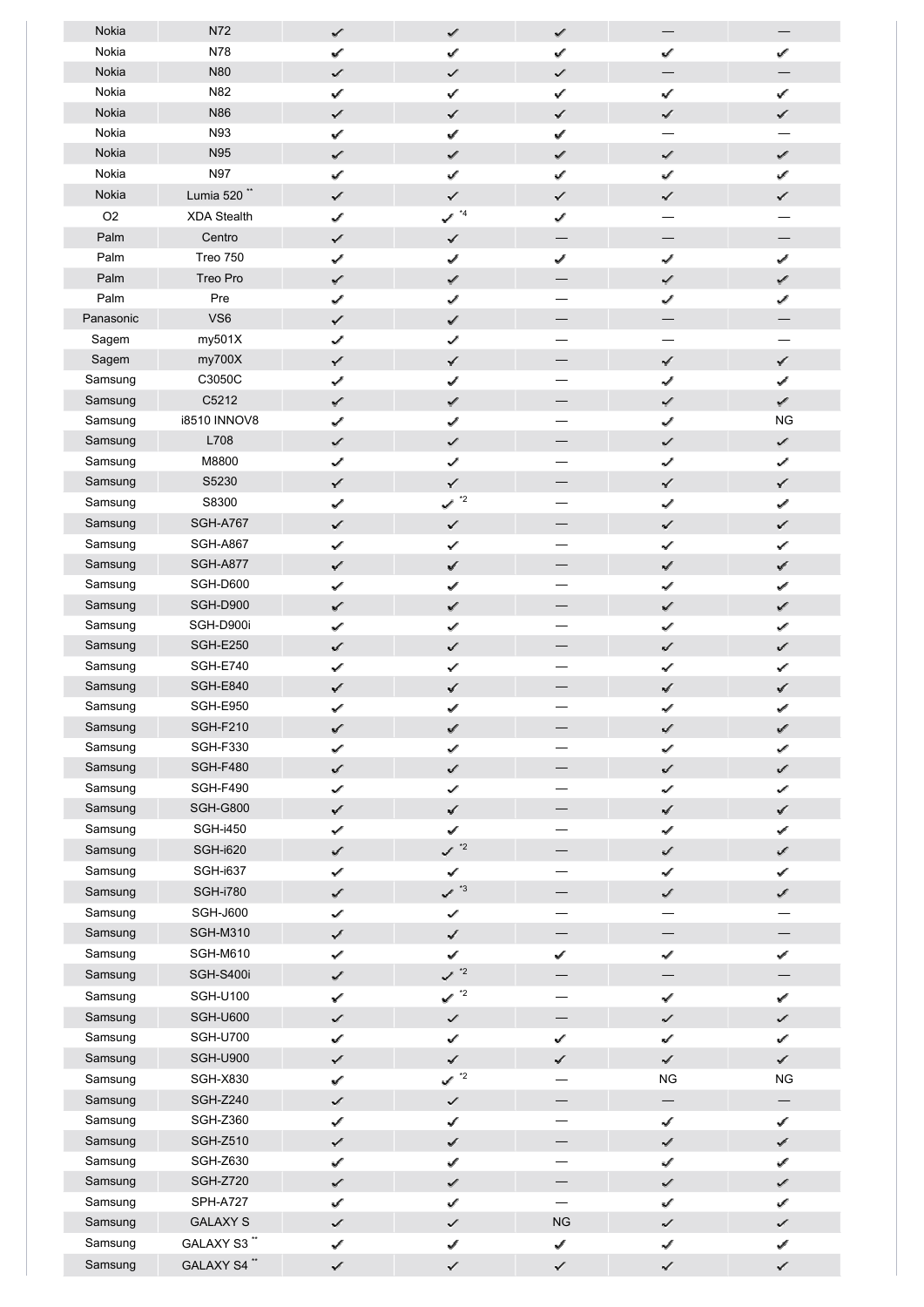| Sharp          | 703          | ✔                      | si                          |                                    |                             |                             |
|----------------|--------------|------------------------|-----------------------------|------------------------------------|-----------------------------|-----------------------------|
| <b>Siemens</b> | <b>SL75</b>  | ✓                      | $\omega^{\mathcal{P}}$      |                                    |                             |                             |
| Sony Ericsson  | C510         | ✔                      | ✓                           | $\mathcal{P}^{(n)}$                | ✔                           | ✓                           |
| Sony Ericsson  | C702         | ✓                      | af .                        | $\omega^{\mathcal{P}}$             | سمع                         | $\mathbf{v}^{\mathcal{E}}$  |
| Sony Ericsson  | C902         | ✓                      | حميد                        | $\mathcal{L}^{\mathcal{E}}$        | ✓                           | سمعا                        |
| Sony Ericsson  | C903         | $\checkmark$           | $\checkmark$                | $\mathcal{L}$ $\mathcal{L}$        | $\mathcal{J}$               | √                           |
| Sony Ericsson  | C905         | ✓                      | حمد                         | $\mathcal{L}^{\mathcal{E}}$        | ✓                           | حمية                        |
| Sony Ericsson  | D750i        | <b>NG</b>              | <b>NG</b>                   | NG                                 |                             |                             |
| Sony Ericsson  | G502         | $\mathcal{S}$          | الممد                       | $\checkmark$ $\checkmark$          | $\checkmark$                | $\checkmark$                |
| Sony Ericsson  | G700         | ✓                      | NG                          | <b>NG</b>                          | $\mathcal{P}^\prime$        | $\mathcal{I}$               |
| Sony Ericsson  | G900         | ✓                      | <b>NG</b>                   | <b>NG</b>                          | حميه                        | حميه                        |
| Sony Ericsson  | K530i        | سمبد                   | $\checkmark$                | $\checkmark$ *1                    | ✓                           | ✓                           |
| Sony Ericsson  | K600i        | <b>NG</b>              | <b>NG</b>                   | <b>NG</b>                          | —                           |                             |
| Sony Ericsson  | K610i        | ✓                      | $\omega^{\mathcal{E}}$      | $\mathcal{L}$ $\mathcal{A}$        | $\mathcal{L}$               | $\omega^{\beta'}$           |
| Sony Ericsson  | K660i        | ✓                      | $\checkmark$                | $\mathcal{P}^{^{(2)}}$             | $\checkmark$                | $\checkmark$                |
| Sony Ericsson  | <b>K700i</b> | سميو                   | سمية                        | $\checkmark$ <sup>*1</sup>         |                             |                             |
| Sony Ericsson  | <b>K800i</b> | ✓                      | سممه                        | v                                  | سمي                         | بحميه                       |
| Sony Ericsson  | K810i        | ✓                      | $\omega^{\mathcal{F}}$      | $\omega^{\mathcal{E}}$             | $\mathcal{S}^{\mathcal{S}}$ | $\varphi^{\beta}$           |
| Sony Ericsson  | K850i        | √                      | ✔                           | $\checkmark$ $\checkmark$          | ✓                           | Í                           |
| Sony Ericsson  | <b>M600i</b> | ✓                      | $\checkmark$                | ${\sf NG}$                         | $\checkmark$                | $\mathcal{J}$               |
| Sony Ericsson  | S500i        | ممو                    | $\omega^{\mathcal{E}}$      | $\checkmark$ $\checkmark$          | ✓                           | حميه                        |
| Sony Ericsson  | T303         | ✓                      | سميد                        | $\qquad \qquad -$                  |                             |                             |
| Sony Ericsson  | T650i        | ✓                      | سميد                        | $\sim$ $\sim$                      | $\mathcal{S}$               | $\mathcal{S}$               |
| Sony Ericsson  | U1i (Satio)  | حمد                    | سمها                        | NG                                 | $\checkmark$                | سممهه                       |
| Sony Ericsson  | U10i (Aino)  | √                      | ✓                           | ✓                                  | ✔                           | ✓                           |
| Sony Ericsson  | W302         | $\checkmark$           | بحمده                       |                                    | $\mathcal{L}^{\mathcal{E}}$ | التمريد                     |
| Sony Ericsson  | W395         | ✓                      | سممه                        |                                    | فنمو                        | حميه                        |
| Sony Ericsson  | W508         | √                      | $\omega^{\mathcal{P}}$      | s f                                | ✓                           | $\omega^{\beta}$            |
| Sony Ericsson  | <b>W580i</b> | ✓                      | ✓                           | $\checkmark$ $^{\star\star}$       | ✓                           | ✓                           |
| Sony Ericsson  | W595         | ✓                      | st                          | ¥                                  | of .                        | $\varphi^{\beta}$           |
| Sony Ericsson  | W610i        | ✓                      | al.                         | حمية                               | ✓                           | √                           |
| Sony Ericsson  | <b>W660i</b> | √                      | ✓                           | $\mathcal{I}$ $\sim$               | $\checkmark$                | ✓                           |
| Sony Ericsson  | <b>W760i</b> | ✓                      | s                           | حميد                               | حميد                        | v                           |
| Sony Ericsson  | <b>W880i</b> | ✓                      | $\omega^{\prime}$           | $\mathcal{L}^{\mathcal{E}}$        | ✓                           | $\omega^{\prime}$           |
| Sony Ericsson  | <b>W890i</b> | $\checkmark$           | ✓                           | $\blacktriangledown$ $\frac{1}{1}$ | $\checkmark$                | ✓                           |
| Sony Ericsson  | <b>W900i</b> | $\mathcal{L}$          | $\omega^{\mu^{\mu}}$        | $\checkmark$ $\checkmark$          |                             |                             |
| Sony Ericsson  | W902         | ✓                      | $\mathcal{S}^{\mathcal{P}}$ | $\checkmark$ $^{\star\uparrow}$    | $\mathcal{S}$               | $\mathcal{S}$               |
| Sony Ericsson  | <b>W960i</b> | $\checkmark$           | $\checkmark$                | $\mathcal{P} \right.^*1$           | $\mathcal{J}'$              | $\mathcal{J}$               |
| Sony Ericsson  | XPERIA X1    | ✓                      | $\mathcal{L}$               |                                    | ✓                           | $\mathcal{S}^{\mathcal{S}}$ |
| Sony Ericsson  | Z1010        | $\mathcal{S}^{\prime}$ | $\omega^{\mu}$              | $\omega^{\prime}$                  |                             |                             |
| Sony Ericsson  | Z770i        | ✓                      | ✓                           | $\checkmark$ $\checkmark$          | $\checkmark$                | $\checkmark$                |
| Sony Ericsson  | Z800i        | $\checkmark$           | $\checkmark$                | $\checkmark$ *1                    |                             |                             |

: Usable

 $\mathcal{L}^*$ <sup>1</sup> : Usable, but not stable.

 $\mathcal{L}^2$  : Cannot return to HFP after switching to private mode.

 $\swarrow$ <sup>3</sup> : Noise may occur during a voice call.

 $\sqrt{4}$  : Cannot reject an incoming call.

NG : Function available on the mobile phone but cannot be used.

— : Function unavailable on the mobile phone.

: Tested and proven compatible by JVC as of Jul, 2013.

## **Important Notice for Bluetooth® Operations**

**The following is a list of things you should know including various potential issues when using Bluetooth functions. Be sure to read it.**

### **General**

- Since Bluetooth is a wireless communication, there may be cases where normal communication is not available depending on signal quality.
- Mobile phone models listed here have been tested and proven compatible by JVC as of Dec, 2010. If any modification has been applied to the mobile phone after our test, available functions may be different from the content listed here.
- Compatibility status shown above is applicable to the unit that we have used for the test. This does not guarantee that all units of the same mobile phone model will offer the same result.
- Some functions may require operations from the mobile phone. Refer to the mobile phone's instructions for details.
- Model names or model numbers are trademarks or registered trademarks of their respective holders.
- Connection with a PC is not supported.